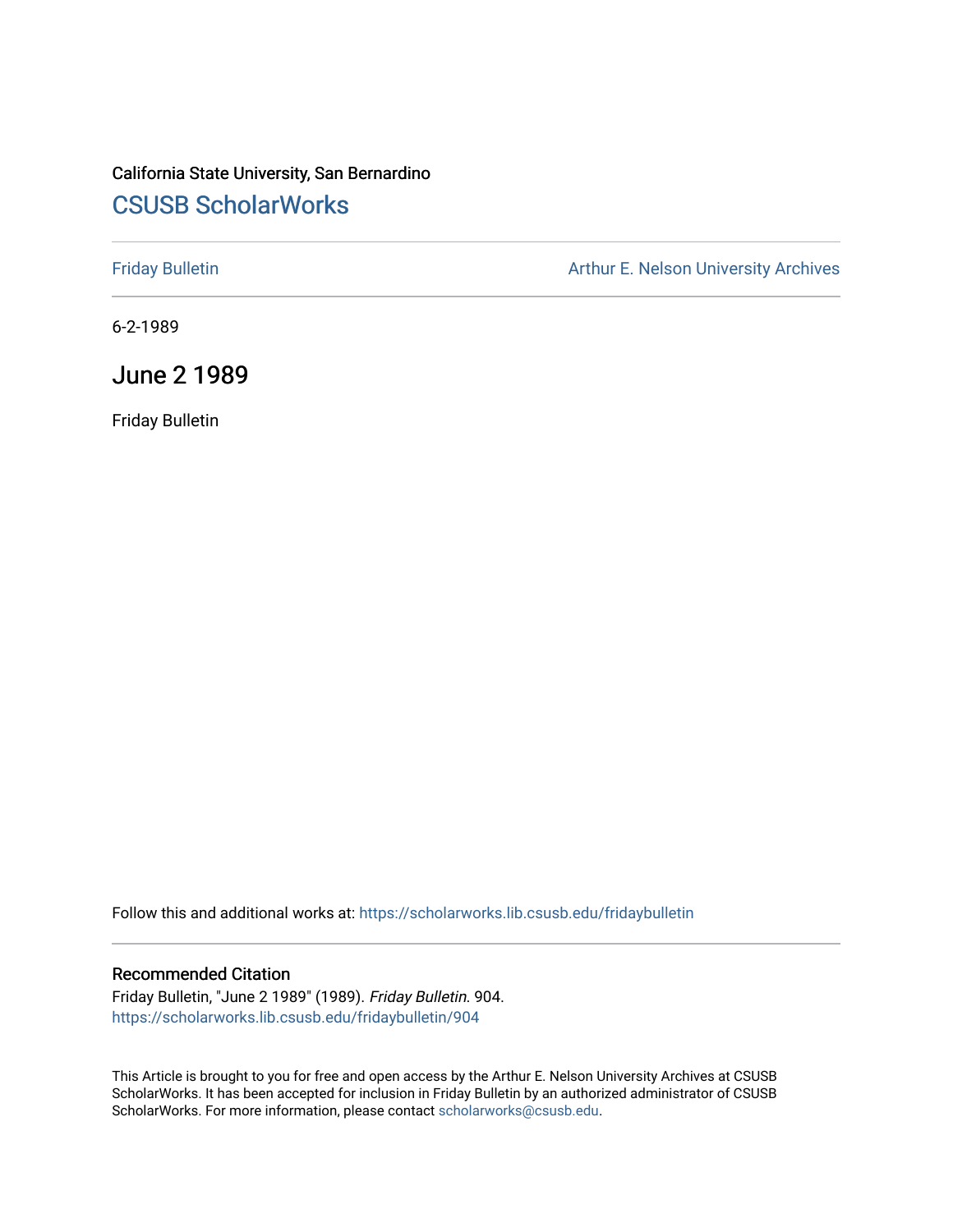

# *WASC Team Cites impact of Growtti in Baianced Report*

Cal State, San Bernardino is a "rapidly growing, vibrant, comprehensive university, with a demonstrated emphasis on service to its assigned region," noted the accreditation team from the Western Association of Schools and Colleges (WASC) in its fifth-year review of the campus.

"Collaboration, respect and civility between administration, faculty and students was most evident, as well as mutual agreement on institutional goals."

The team reviewed the university's report on progress achieved on the recommendations made five years ago and concluded with suggestions for special consideration.

Associate Vice President Jerrold Pritchard, liaison with the accreditation process, termed the report "as clean a bill of health as one could hope to get."

"It's a very balanced report that confirms strengths and weaknesses we had already identified ourselves. It provides guidance for future

responses to issues identified in the 1984 report as well as suggestions for future development," he said.

The WASC visitors commended the university's expanded mission statement and strategic plan, but expressed concern about the impact of growth on campus progranns and resources.

'The institution is growing rapidly and should closely assess the impacts of growth and new programs which appear to be outstripping resources. Goodwill, morale, sense of community, caring for the enterprise, class size, quality of education, work load, research and so forth, all could eventually be impacted," the team wrote in its report.

The team expressed sympathy for the library's space needs and said it was responding well, "given the problems of space and automation." The team suggested the stacks be placed closer together and be allowed to go higher. "The library is commended for its desire to service both the on-campus and offcampus programs," it wrote.

The CSU already has projected plans to double the size of the library and to return all classroom space to the library. Dr. Pritchard noted.

The visitors reported the School of Natural Sciences has a particular problem with space, shortage of equipment and technical support and recommended greater attention to departmental majors, faculty planning for the future of the school and scholarly development.

*Continued on next page* 

## *Reception To Honor Detwellers*

The entire campus community is invited to a reception honoring Vice President and Mrs. Robert Detweiler Thursday afternoon, June 15.

The reception, also open to the community, will be from 4:30 to 6:30 p.m., in the SUMP.

Dr. Detweiler will be leaving in August to assume the presidency of Cal State, Dominguez Hills.

# *Community Service Program Lauded*

The program of community service launched by the Student Life Office with lottery funds has been praised by members of the California Senate and the Legislature.

Called "Campus and Community in Partnership," the university's **Community Service** Program matches student volunteers with nonprofit organizations in the community.

Patton State Hospital nominated the Cal State program for the state honors.

Certificates of recognition for "outstanding service to patients and staff of Patton State Hospital" were signed by Paul A. Woodruff, 61st Assembly District; Jerry Eaves, 66th Assembly District; Bill Leonard, 25th Senate District; and Ruben S. Ayala, 34th Senate District.

'This award shows that we have succesfully combined our efforts at developing communityminded students and at meeting real needs within the greater San Bemar-*Continued on next page*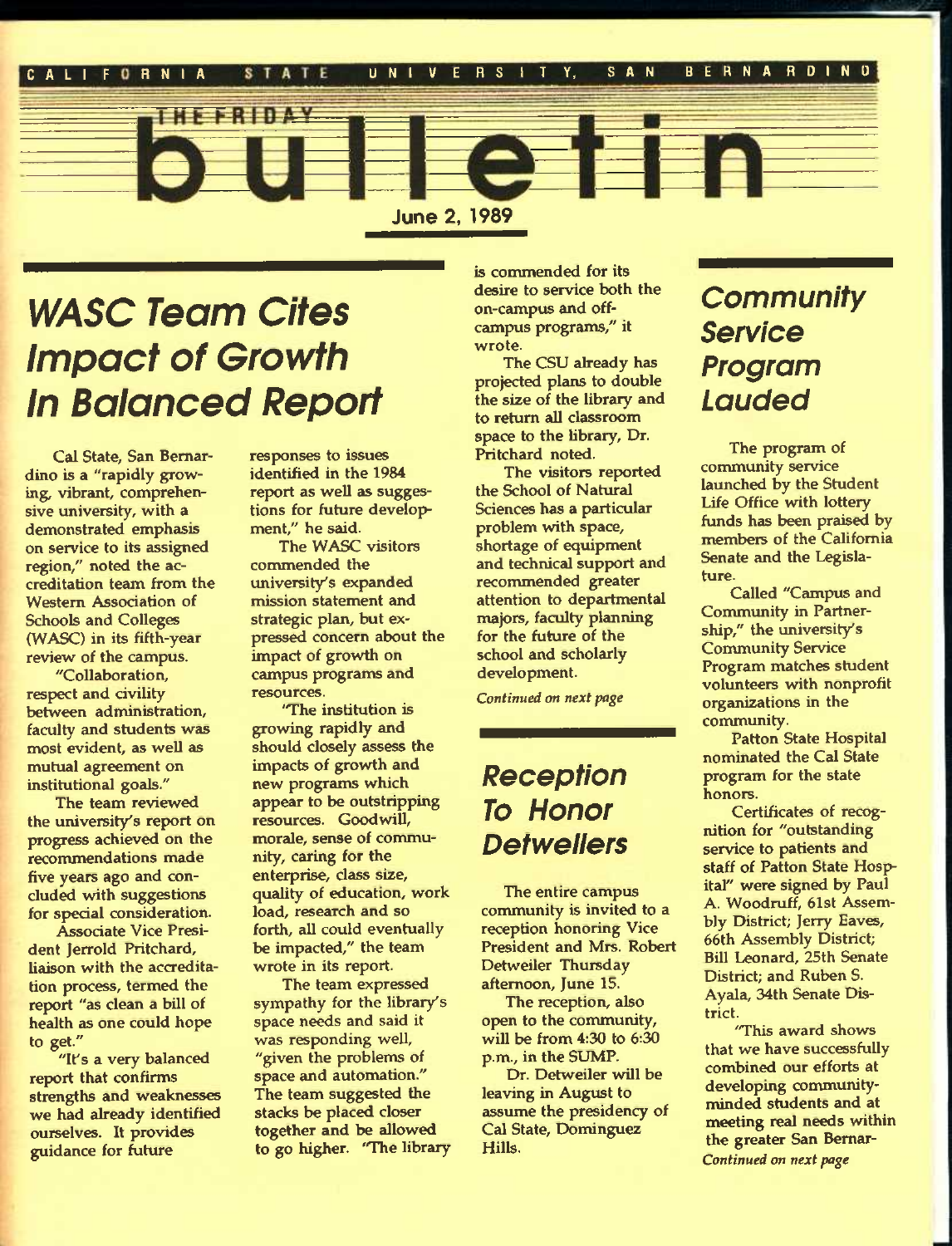## *WASC Report*

*Continued from Page 1* 

On the fiscal side, the team found the planning and budgetary process is "well understood and involves many constituencies," but suggested further communication as to the rationale for the final decisions.

The university has made significant progress in purchasing computer equipment to meet faculty and student needs and in computerizing the areas of admissions and financial aid, the team said.

Special dialogue is needed for more open discussion about all aspects of affirmative action "to ensure the maintenance of a campus environment that is truly hospitable to these new constituencies," the report commended the university for the development of its educational equity plan and the substantial strides taken in affirmative action in recruitment, hiring and promotion.

The visitors cited favorably the aggressive approach to student recruitment, the strengthened mandatory advising program and the mentoring program that "provides support for faculty who are able to lend a personal touch, an understanding ear and a motivating word to students."

As a result of its growth, regional influence and faculty development of unique and successful new programs, the WASC visitors encouraged the university to "discover and cultivate a distinctive role or character" within the CSU system.

## *Community Service*

*Continued from Page 1* 

dino area," said Randy Harrell, director of student life.

He commended the work of Tami Bakewell, student advisor, and Kathy Privette and Judy Takano, students, in "developing a level of excellence in our program which was responsible for this recognition."

The participants were honored at a luncheon May 24 at Patton State Hospital, where the awards were presented.

The Community Service Program, in operation for about 18 months, is funded by state lottery money under the auspices of the California Human Corps legislation. The university expects a 50 percent increase in its allocation next year, Harrell reports. For the first full year of operation, 1988-89, the university was awarded \$23,000.

During the current year, 80 students were involved as volunteers. In addition to Patton State Hospital, they worked in agencies such as the Highland Senior Center, the PAL Center and the Inland Legal Services.

In a time when the need for volunteers has been promoted at the level of the U.S. presidency, the students are asked to give of their time (50 hours in a quarter) to assist a community organization.

The students' interests and skills are matched to the needs of the organizations as much as possible.

In addition to exposure to social and economic needs in the community, the students have the opportunity to test their interest in a career in that field.

In exchange for their time, the students receive a \$100 cash grant and mileage allowance.

## *Management Center Established*

The Inland Empire Management Center has been established by university faculty to meet the special training and applied research needs of business and government agencies.

Operated by the School of Business and Public Administration, the center will offer special instruction in accounting, computer information systems, finance, economics, management, manufacturing, marketing and real estate. Research assistance will be aimed at improving quality control and productivity.

'There is a growing demand in our twocounty service area for specialized seminars, short courses, management training and other instructional activities," said Dr. David Porter, school dean.

The center already has an \$80,000 contract with General Dynamics to train employees for the certification exam in production inventory management, said Dr. Jay Varzandeh (Information and Decision

Sciences), center director. Proceeds from the contract will be cycled into faculty professional development in the school. The nonprofit center also will organize conferences and offer some free seminars.

## **Book Sale**  *Library Gives Permanent Checkout*

Cash or checks—not zebra bar codes on ID cards—will be the medium of exchange when Pfau Library holds its book sale Thursday, June 8.

These publications, which have no due date for return, will be on sale from 9 a.m. to 5:30 p.m. in the north end of the Library basement (near Audiovisual Services and the elevators).

Hundreds of new and used books on all topics will be for sale at bargain basement prices, reports John Tibbals (Patron Services).

Although a few "treasures" will be specially priced, most of the books will be sold for 50 cents for hardcover, 30 cents for large paperbacks, 20 cents for small paperbacks and 10 cents for loose magazines and pamphlets.

From 4 to 5:30 p.m. the clearance (but not going out of business) sale prices will be \$3 for a bag of books.

All proceeds from the sale will be used to purchase new books for the Library, Tibbals said.

Access to the sale area is via the stairs.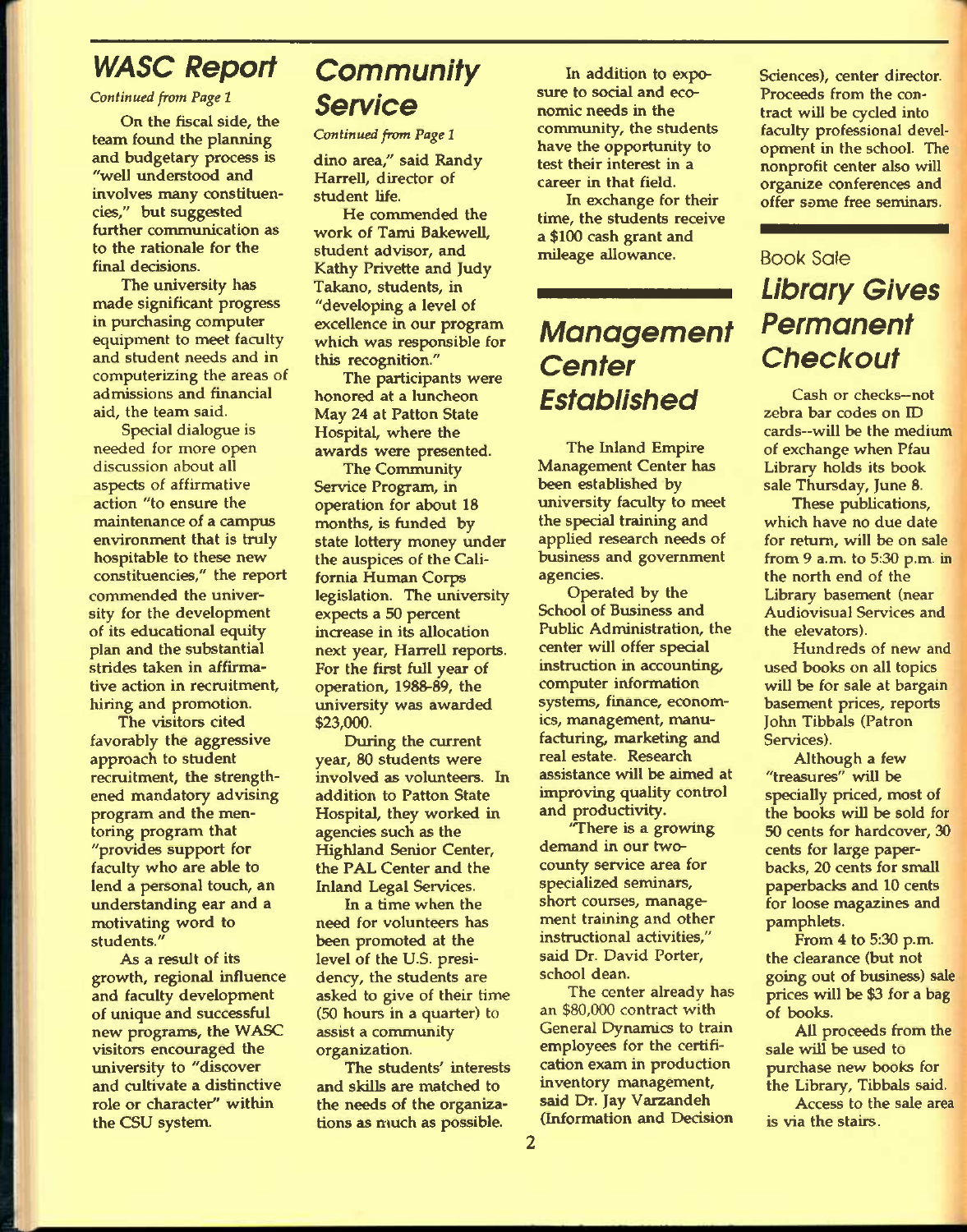## **7** *Sexual Harassment Advisors Added*

Seven faculty and staff members have been added to the list of sexual harassment advisors, the first level of recourse for any campus person who believes he or she is the subject of unfair treatment, announces Olga Morales (Academic Programs), chair of the university's Sexual Harassment Committee.

'The official policy of the university is to maintain a working and learning environment free from sexual harassment of its students and employees and everyone who applies," she explained. "Amyone who believes he or she is the subject of sexual harassment should

Name Dr. Jill Bu Kathy Tre Dr. Lann Mary Hanson Dr. Craig Henderson\* Prof. Joan Dr. Janice Dr. Loral Dr. Junry Dr. Barba **Joel Noss** Dr. Kathy Lydia Or Dr. There

Cathy Po Carol Po **Kathy Sh** Eugenia Dr. Mich

discuss the matter with a sexual harassment advisor (SHA)."

The advisors will endeavor to resolve the concern at the informal discussion level or will assist with filing a formal complaint, she said.

In order to provide confidentiality to a complainant, the SHAs are a diverse group and are situated all over the campus. "We want to make it possible for someone to go to an advisor out of his or her work area," Ms. Morales explained.

All prospective advisors are interviewed by the Sexual Harassment Committee, prior to their appointment, for sensitivity and availability, she said.

The current sexual harassment advisors include (asterisks indicate the new appointees):

|              | Dept.                       | <b>Office</b>  | Ext. |
|--------------|-----------------------------|----------------|------|
| ıroker       | Philosophy                  | PL 254         | 5875 |
| emayne       | Phys. Plant                 | <b>PP 111C</b> | 5167 |
| y Fields     | <b>History</b>              | FO 112         | 5526 |
| nson         | Records                     | <b>SS 140</b>  | 5215 |
| Henderson"   | <b>Humanities</b>           | <b>PL 201</b>  | 5800 |
| Kritzberg    | <b>Acct.&amp; Finance</b>   | <b>AD 164</b>  | 5714 |
| e Layton*    | Nursing                     | HC 113         | 5381 |
| ee MacPike   | <b>Humanities</b>           | <b>PL 291</b>  | 5839 |
| o Miyashita* | <b>Computer Science</b>     | <b>PL 29</b>   | 5332 |
| ira Murray   | Chemistry                   | <b>PS 313</b>  | 5320 |
| off*         | <b>Undergrad. Studies</b>   | SS 162         | 5032 |
| y O'Brien    | Education                   | FO 237         | 5671 |
| tega*        | Admissions                  | <b>SS 101</b>  | 5202 |
| on Pace*     | <b>Services to Students</b> |                |      |
|              | with Disabilities           | PL 101         | 5238 |
| drasky       | <b>Computer Science</b>     | PL 43          | 5326 |
| indexter     | <b>Accounts Payable</b>     | <b>AD 108B</b> | 5155 |
| epard        | Purchasing                  | <b>AD 116</b>  | 5142 |
| Villamarin   | Academic Sched.             | <b>AD 192</b>  | 5057 |
| ael Weiss*   | Psychology                  | <b>PS 218</b>  | 5594 |
|              |                             |                |      |

## *Auditions Open for Summer Play*

Would-be actors and actresses from campus and community, seeking a stimulating summer experience, are invited to audition for roles in the university's special presentation of "Scapino!"

The open auditions are set for 2 p.m., Sunday, June 4 and 7 p.m., Tuesday, June 6 in CA 143, announced Dr. Bob Yowell (Theatre Arts).

The play will be performed July 14-15 on campus, July 21-22 in the Big Bear Civic Center Theatre and July 28-29 in the Sturges Art Center in San Bernardino.

The play is the story of Scapino, a likable but somewhat deceitful Italian servant who attempts to unite love-starved young men with swooning young women and still maintain family honors.

Director of the summer production will be Barry Wallace, drama teacher at Eisenhower High School in Rialto.

Anyone wishing to audition may borrow a script from Theatre Arts, CA175, Ext. 5876.

# *Psychologists to Host Major Convention*

The Psychology Department and the university have been chosen as hosts for the 1990 convention of the Western Psychological Association, announced Dr. Charles Hoffman, department chair.

The annual meeting of more than 2500 psychologists will be held April 26- 29,1990 at the Los Angeles Biltmore Hotel.

Serving as convention co-chairs are Dr. Jan Kottke, on-site coordinator; Dr. Larry Jamner and Dr. Hope Landrine, all psychology faculty.

"Being selected as host institution is an honor for the department and the university," said Dr. Hoffman. "At this juncture in our development, it's an especially exciting role for us to play in our profession."

Convention hosts in the past have included UCLA, UC Berkeley, the universities of Washington and Oregon and larger CSU campuses.

The university's cochairs, assisted by other members of the department, will be arranging about 50 events, inviting speakers and defining symposia.

The university was selected from among several applicants by the executive committee of the WPA.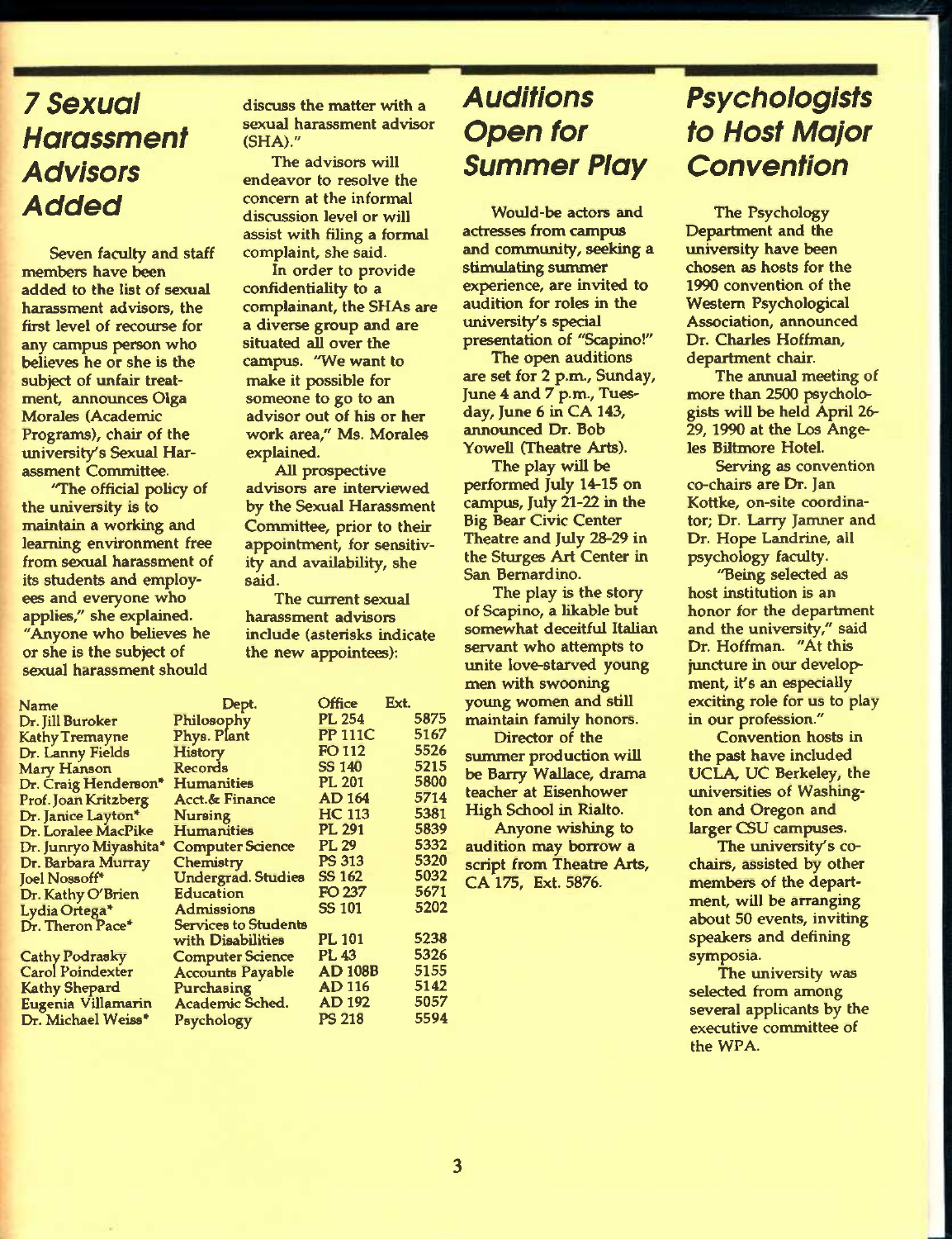## *Tickets Available For 'Birds'*

An Aristophanes comedy, 'The Birds," is now on stage in the University Theatre.

Tickets are available for the Theatre Arts Department's final production of the regular season, which opened last night.

Performances are at 8:15 p.m., today and tomorrow, June 2-3 and Wednesday-Saturday, June 7-10.

'The Birds" *has* been described as a "colorful spectacle of theatrical entertainment as birds are pitted against man in an Athenian combat of verbal wit and musical parody." It is the tale of two Athenian citizens searching for a government to their political liking.

Dr. Ronald Barnes (Theatre Arts) is directing. Choreographer is Antony Balcena, a member of the first touring cast of "A Chorus Line, who is teaching in the Theatre Arts Department this quarter. Special music was composed for the production by Dr. Raymond Torres-Santos (Music).

Admission is \$6 general and \$3 for students, senior citizens and alumni.

# *news briefs. news briefs*

### Open Enrollment Extended

The open enrollment period for health benefits (insurance) programs will end Friday, July 14, rather than June 16, reminds Marjorie Callaghan (Personnel).

The period in which employees may change, add or drop insurance programs is earlier than usual this year, she said. Ordinarily it has been in September-October.

The open enrollment period was extended a month because of a delay in getting the PERS booklets that explain all available plans, Ms. Callaghan said. The booklets will be mailed to employees' homes the first part of June. A few copies are in the Personnel Office, SS 151. Any changes employees make will be effective Aug. 1.

#### Last Foreign Film

The final foreign film for the season will be Francois Truffaufs "Small Change," shown at 8:15 p.m., Saturday, June 3 in PS 10.

The 1976 French film, with English subtitles, takes a warm and tender look at 10 children's lives and shows that growing up can be both perilous and charming.

The movie, open to the public, is free.

### Commencement Garb Deadline

The last day for students to reserve caps and gowns for commencement is Friday, June 9

Both students and faculty may begin picking up their garb at the Bookstore on Monday, June 12.

Dr. Del LaVeme Watson (Nursing) won the faculty drawing for the free regalia to be used at commencement, the Bookstore announced. The attire is donated by the Collegiate Cap and Gown Company.

Commencement exercises for the Class of 1989 will begin at 5:30 p.m., June 17 on the lawns east of the Library.

### Information Booth to Close

The assistance booth at the main entrance to the campus will be closed from June 1 until early September, announced Harry Larsen (Parking Services).

"Sponsors of visitors are asked to plan ahead and provide guest parking permits by mail when feasible," he said.

"Large group clearances should still be made through Parking Services (Ext. 5912) well in advance of the event if booth staffing is critical to the event."

### Homes Needed for Japanese Students

Homestay is needed for women students from Trident and Yasuda Colleges in Japan who will be here during July to participate in the American Culture and Language Program sponsored by Extended Education.

One group will be 4 here from July 5 through July 28 and the others from July 11 through Aug. **2.** 

Host families are expected to provide transportation to and from the university, lodging and meals. They are paid \$300 for the three-week period. Families may host one or two students.

The visitors will have limited English proficiency but hosts do not need to know Japanese, explained Donna Boyd (Extended Education).

Anyone interested in offering their hospitality to the Japanese women should contact Ruth Gray in ACLP, Ext. 5978.

## *Sympathy*

The university community extends deepest sympathy to Pat Diaz (Counseling and Testing) on the death of her mother-in-law, Petra Diaz, April 22 in San Bernardino.

The university community extends deepest sympathy to Anne Riggs (Accounting) and her husband, Gene, on the loss of their baby girl, Meredyth, who was bom and died March 21 at Riverside General Hospital.

## *Congratulations*

The university community extends congratulations to Lynn Sexton (Academic Programs) and her husband. Randy, on the birth of a son, Andrew Carl, May 21. The baby, who weighed 9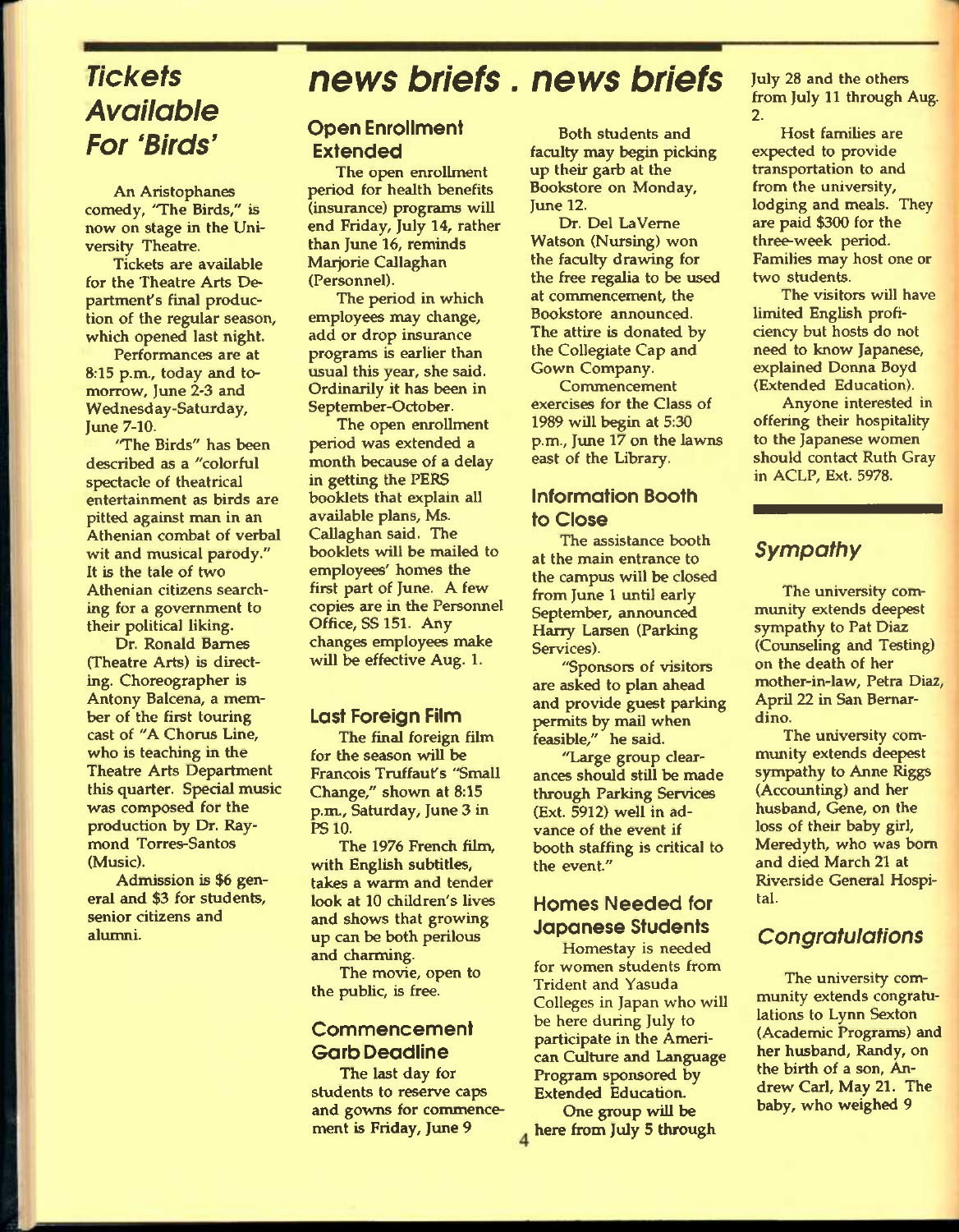pounds 12 ounces, has a sister, Samantha, age 8.

The university community extends congratulations to Cindy Levin (Health Science and Human Ecology) and her husband. Rich, on the birth of their daughter, Kristen Elizabeth, May 8.

The university community extends best wishes to Beatrice Murillo (Admissions) and Michael Gandy on their marriage May 13 on Catalina Island. They are making their home in San Bernardino.

## *Community Service*

Dr. Russell Barber (Anthropology) delivered the keynote address, "An Anthropologist Looks at Excellence," at the annual banquet of the Califomia Scholarship Federation at Moreno Valley High School May 25.

David Bourquin's (Library) review of the book, *Neiv Testament Christology: a Critical Assessment and Annotated Bibliography,* is published in Choice, a monthly, nonprofit selection journal published by the Association of College and Research Libraries.

Twillea Carthen (Personnel) spoke on "Career Choices" May 17 at Rubidoux High School and on "How to Prepare for a Job Interview" April 25 at a career fair at Lake Perris Continuation High School.

Dr. Patricia Teft Cousin (Education) gave a presentation on "Advilts with Learning Disabilities" for counselors from the California State Department of Rehabilitation May 17.

Dr. Amer El-Ahraf (Academic Resources/- Health Science and Human Ecology) will participate in a Management Development Program at Harvard University June 25-July 7. The program is designed for college administrators who will be actively involved in improving the quality of higher education.

Gilda Cant (Physical Education) and her dance students are performing a piece, "Pulls from Peace," at a Riverside Community College program. Celebrate Dance, at 8 p.m., June 2 and 3 in Landis Auditorium on campus there.

Dr. Bruce Golden (English) and Art Nelson (Library) were judges in the Native Sons of the Golden West regional public speaking contest April 22 in San Bernardino. The contest, which included five counties, was one of five regional competitions. The winner participated in the state finals in San Francisco.

Dr. Dorothy Mette (Communication) was one of the facilitators for viewing and discussion of an award-winning film, 'To a Safer Place," presented at CPC Rancho Lindo Hospital in Fontana May 31.

Dr. Ronald Pendleton (Education) was the keynote speaker at the 1989 Districtwide Vocational Education Articulation Conference May 16 in Ontario. He discussed "Building Bridges with

Competency-Based Education."

Three faculty from the Theatre Arts Department are becoming involved with the American College Theatre Festival. Dr. Amanda Sue Rudisill has been asked to coordinate all adjudicators (acting/ directing) for the region. Margaret Perry will do the same for the design area. Dr. Robert Yowell will serve as an adjudicator for acting/directing.

Dr. Mireille Rydell (French, emeritus) participated for the second time in the authors' exhibit at the Palm Desert Civic Center. The annual display is up from February to the end of April.

Dr. Jorge L. Sintes (Health Science and Human Ecology) will receive the Tennessee Dental Association's Continuing Education Award for the second consecutive year at the association's annual meeting in June. He also will be awarded the Tennessee Dental Association Award for Commitment to Continuing Education for the 1987-88 cycle.

Jo Ann Von Wald (Registrar) has been elected second vice president of the San Bemardino Community Scholarship Association for 1989-90.

## *Employment Opportunities*

*Current jab vacancies can be seen on Channel 3, the community access channel in San Bemardino. Information also is available on a 24-hour hotline at Ext. 5139, which is updated at 3 p.m., Fridays. Applications will be accepted until 2 p.m. on the dates listed.* 

Children's Center: Director~\$2084-\$2917/mo.; full-time, July 1,1989 to June 30,1990. Open until filled.

Computer Center Microcomputer Specialist— \$2224-\$2674/mo.; fulltime, permanent. Apply by June 5.

Extended Education: Clerical Assistant IIIA— \$1607-\$1902/mo.; fuUtime, temporary through May 31,1990. Apply by June 5.

Extended Education: Clerical Assistant IIIA— \$1607-\$1902/mo.; fuUtime, permanent. Apply by June 5.

Extended Education: Extended Education Specialist I~\$2360-\$2839/ mo.; full-time, permanent. Apply by June 5.

Housing: Head Resident Advisor—\$7.69-\$8.98/hr.; full-time, July 2, 1989 to Aug. 11,1989. Apply by June 5.

Housing: Resident Advisors—\$5.75/hr.; full-time, July 3, 1989 to Aug. 11, 1989. Apply by June 5

School of Education: Clerical Assistant HA-